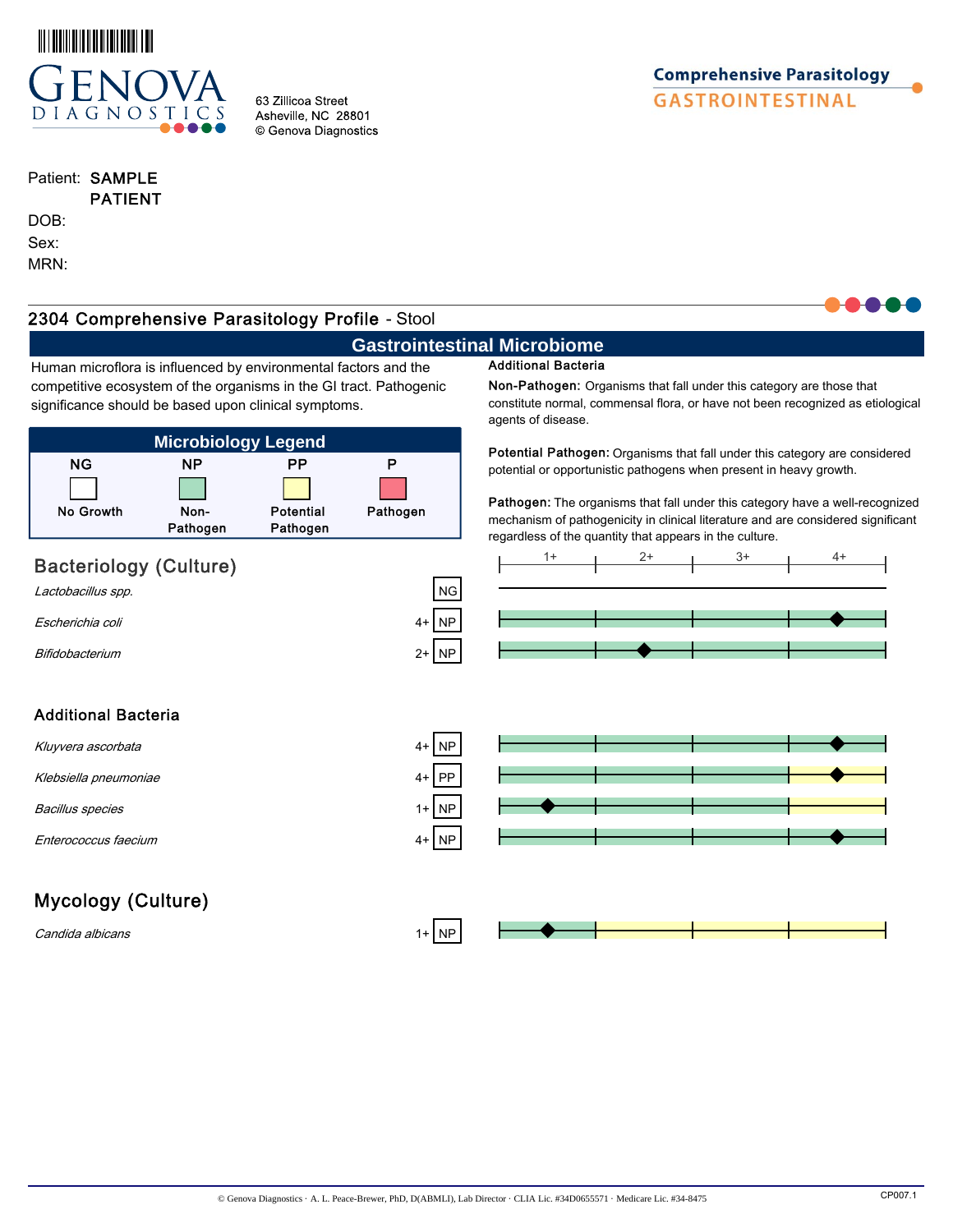**Parasitology**

### **Microscopic O&P Results**

Microscopic O&P is capable of detecting all described gastrointestinal parasites. The organisms listed in the box represent those commonly found in microscopic stool analysis. Should an organism be detected that is not included in the list below, it will be reported in the Additional Results section. For an extensive reference of all potentially detectable organisms, please visit www.gdx.net/product/gi-effects-comprehensive-stool-test

| <b>Genus/species</b>                 | <b>Result</b>       |
|--------------------------------------|---------------------|
|                                      |                     |
| Nematodes - roundworms               |                     |
| Ancylostoma/Necator (Hookworm)       | Not Detected        |
| Ascaris lumbricoides                 | <b>Not Detected</b> |
| Capillaria philippinensis            | <b>Not Detected</b> |
| Enterobius vermicularis              | Not Detected        |
| Strongyloides stercoralis            | Not Detected        |
| Trichuris trichiura                  | Not Detected        |
| <b>Cestodes - tapeworms</b>          |                     |
| Diphyllobothrium latum               | Not Detected        |
| Dipylidium caninum                   | Not Detected        |
| Hymenolepis diminuta                 | Not Detected        |
| Hymenolepis nana                     | Not Detected        |
| Taenia spp.                          | <b>Not Detected</b> |
| <b>Trematodes - flukes</b>           |                     |
| Clonorchis/Opisthorchis spp.         | Not Detected        |
| Fasciola spp./ Fasciolopsis buski    | <b>Not Detected</b> |
| Heterophyes/Metagonimus              | Not Detected        |
| Paragonimus spp.                     | Not Detected        |
| Schistosoma spp.                     | Not Detected        |
| Protozoa                             |                     |
| Balantidium coli                     | <b>Not Detected</b> |
| Blastocystis spp.                    | Not Detected        |
| Chilomastix mesnili                  | Not Detected        |
| Cryptosporidium spp.                 | Not Detected        |
| Cyclospora cayetanensis              | <b>Not Detected</b> |
| Dientamoeba fragilis                 | Not Detected        |
| Entamoeba coli                       | Not Detected        |
| Entamoeba histolytica/dispar         | Not Detected        |
| Entamoeba hartmanii                  | Not Detected        |
| Entamoeba polecki                    | <b>Not Detected</b> |
| Endolimax nana                       | Not Detected        |
| Giardia                              | Not Detected        |
| lodamoeba buetschlii                 | Not Detected        |
| Cystoisospora spp.                   | Not Detected        |
| Trichomonads (e.g. Pentatrichomonas) | Not Detected        |
| <b>Additional Findings</b>           |                     |
| <b>White Blood Cells</b>             | Not Detected        |
| Charcot-Leyden Crystals              | Not Detected        |
| <b>Other Infectious Findings</b>     |                     |

One negative specimen does not rule out the possibility of a parasitic infection.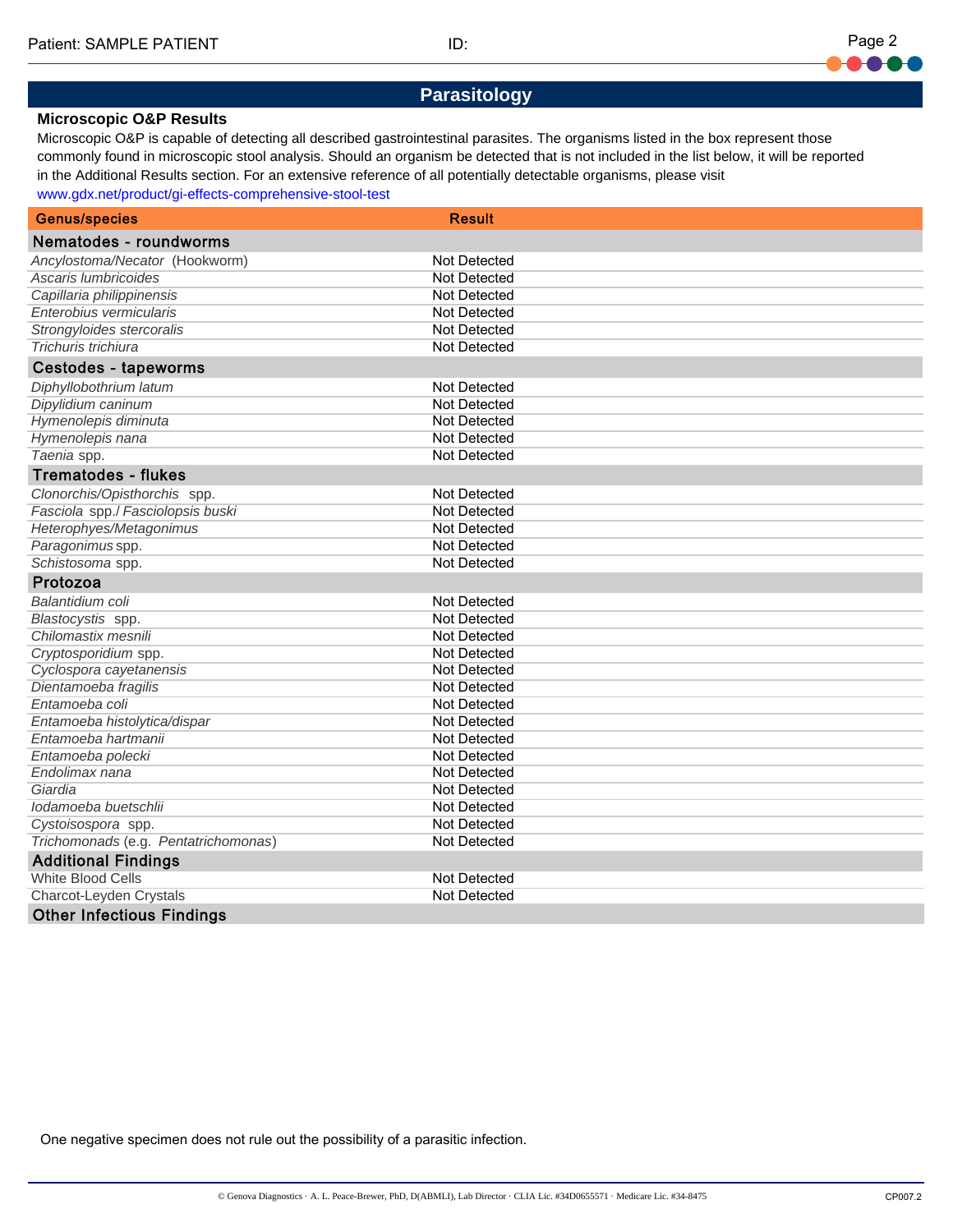

| <b>Parasitology EIA Tests</b> |               |                        |  |  |  |  |
|-------------------------------|---------------|------------------------|--|--|--|--|
| Methodology: EIA              | <b>Result</b> | <b>Expected Result</b> |  |  |  |  |
| Cryptosporidium ◆             | Negative      | Negative               |  |  |  |  |
| Giardia lamblia ◆             | Negative      | Negative               |  |  |  |  |
| Entamoeba histoytica ◆        | Negative      | Negative               |  |  |  |  |

## **Commentary**

Methodology: MALDI-TOF MS, Automated and Manual Biochemical Methods, Vitek 2® System Microbial identification and Antibiotic susceptibility, ELISA and EIA.

## Lab Comments SENSI'S: All yeast, add'l bacteria

The performance characteristics of all assays have been verified by Genova Diagnostics, Inc. Unless otherwise noted with  $\bullet$ , the assay has not been cleared by the U.S. Food and Drug Administration.

Commentary is provided to the practitioner for educational purposes, and should not be interpreted as diagnostic or as treatment recommendations. Diagnosis and treatment decisions are the practitioner's responsibility.

Human microflora is influenced by environmental factors and the competitive ecosystem of the organisms in the GI tract. Pathological significance should be based upon clinical symptoms and reproducibility of bacterial recovery.

Sufficient amounts of E. coli appear to be present in the stool. However, Lactobacilli and Bifidobacteria were found in lower than optimal levels. These bacteria are known to exert positive local and systemic effects in the microbiome. Lower levels of these beneficial bacteria have been associated with disease.

Klebsiella bacteria are considered commensal but act as opportunistic bacteria in the GI tract. They can asymptomatically colonize the GI tract. However, depending on host factors, they may cause diarrhea. Ankylosing spondylitis and Crohn's disease have been shown to be triggered by Klebsiella due to cross-reactivity in HLA-B27 genetically susceptible patients.

Most parasites can be detected in a single stool specimen. However, when there is a high clinical suspicion for parasites, a three-day stool sample is recommended. Due to intermittent shedding patterns of certain parasites, increased sensitivity results from the collection of additional specimens on separate days.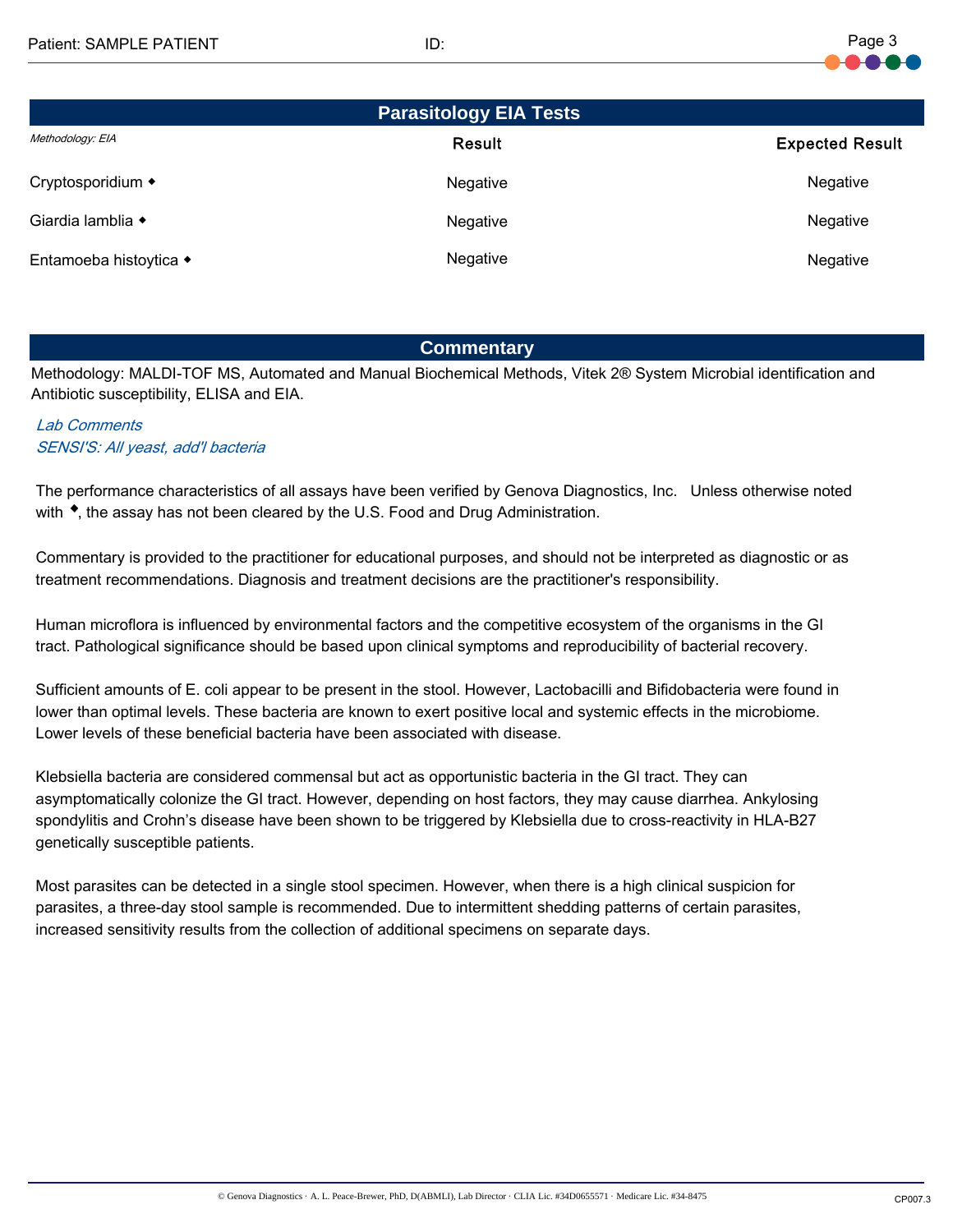Methodology: Vitek 2® System Microbial Antibiotic susceptibility, Manual Minimum Inhibition Concentration

## **Bacteria Sensitivity**

## Prescriptive Agents

| Klebsiella pneumoniae | R |  | S-DD | S | N <sub>1</sub> |
|-----------------------|---|--|------|---|----------------|
| Ampicillin            | R |  |      |   |                |
| Amox./Clavulanic Acid |   |  |      | S |                |
| Cephalothin           |   |  |      | S |                |
| Ciprofloxacin         |   |  |      | S |                |
| Tetracycline          |   |  |      | S |                |
| Trimethoprim/Sulfa    |   |  |      | ິ |                |
| Notural Agonto        |   |  |      |   |                |

### Natural Agents

| Klebsiella pneumoniae | <b>LOW INHIBITION</b> | <b>HIGH INHIBITION</b> |
|-----------------------|-----------------------|------------------------|
| Berberine             |                       |                        |
| Oregano               |                       |                        |
| <b>Plant Tannins</b>  |                       |                        |
| Uva-Ursi              |                       |                        |

### Prescriptive Agents:

The R (Resistant) category implies isolate is not inhibited by obtainable levels of pharmaceutical agent.

The I (Intermediate) category includes isolates for which the minimum inhibition concentration (MIC) values usually approach obtainable pharmaceutical agent levels and for which response rates may be lower than for susceptible isolates.

The S-DD (Susceptible-Dose Dependent) category implies clinical efficacy when higher than normal dosage of a drug can be used and maximal concentration achieved.

The S (Susceptible) column implies that isolates are inhibited by the usually achievable concentrations of the pharmaceutical agent.

NI (No Interpretive guidelines established) category is used for organisms that currently do not have established guidelines for MIC interpretation.

Refer to published pharmaceutical guidelines for appropriate dosage therapy.

### Natural Agents:

In this assay, inhibition is defined as the reduction level on organism growth as a direct result of inhibition by a substance. The level of inhibition is an indicator of how effective the substance was at limiting the growth of an organism in an in vitro environment. High inhibition indicates a greater ability by the substance to limit growth, while Low Inhibition a lesser ability to limit growth. The designated natural products should be considered investigational in nature and not be viewed as standard clinical treatment substances.